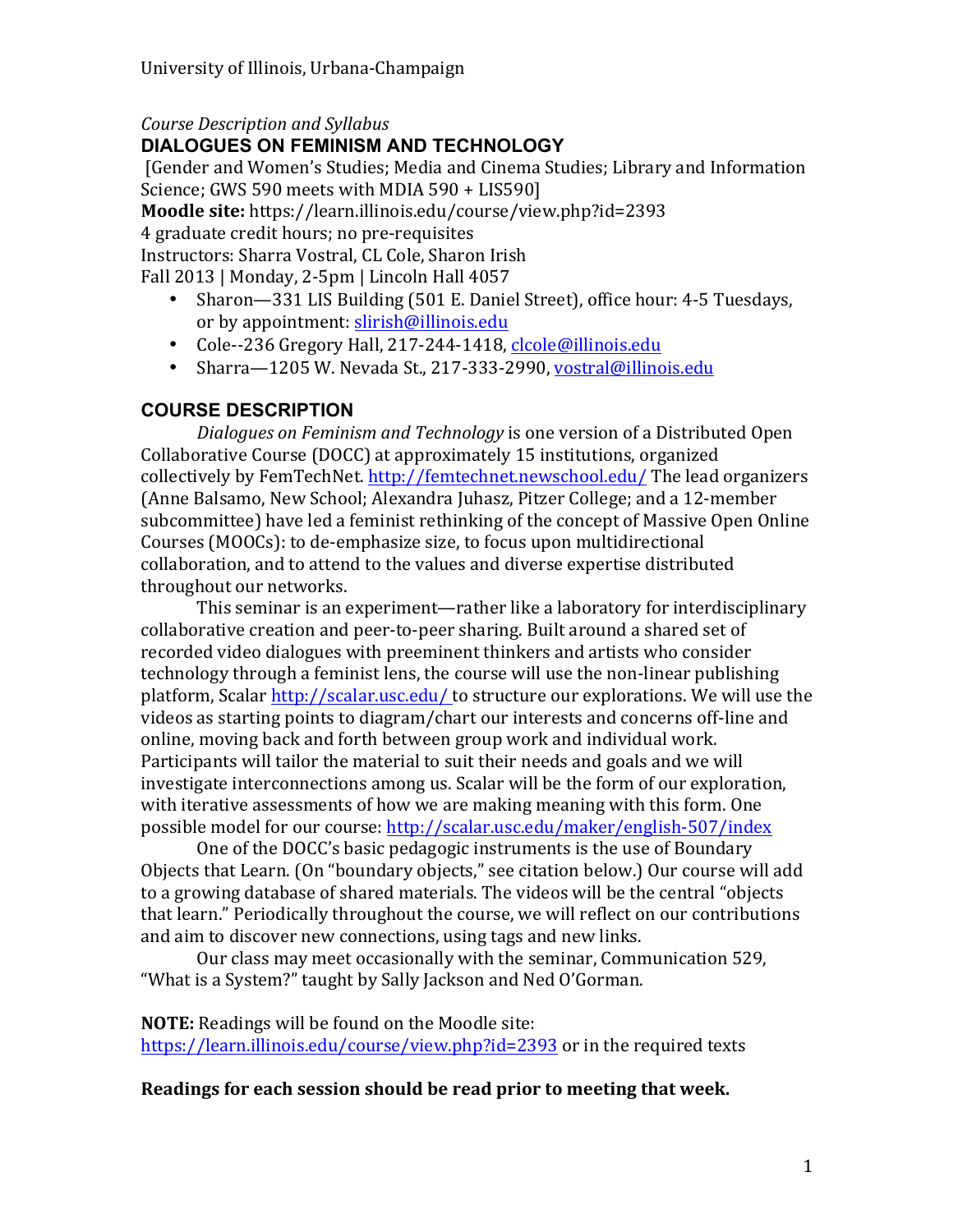### **Required Texts:**

- Virginia Eubanks, *Digital Dead-End: Fighting for Social Justice in the Information Age*, The MIT Press, 2011.
- Melissa Gregg, *Work's Intimacy*, Polity Press, 2011.
- Linda Layne and Sharra Vostral, eds. *Feminist Technology*. University of Illinois Press, 2010.
- Nelly Oudshoorn and Trevor Pinch, eds. *How Users Matter: The Coconstruction of Users and Technology*, The MIT Press, 2003.
- Cara Wallis, *Technomobility in China: Young Migrant Women and Mobile* **Phones, New York University Press, 2013.**

**Schedule of activities, readings and conversations** (subject to change) Cole, Sharra and Sharon will take turns facilitating the sessions, as indicated.

**Week 1** (August 26, 2013; SHARRA; *Labor Day is September 2—no class meeting*) *Introduction*

READ: Background information on FemTechNet DOCC

- FAQs on FemTechNet http://femtechnet.newschool.edu/thenetwork/femtechnet-faq/
- Press coverage of the DOCC so far (and peruse the comments): http://www.insidehighered.com/news/2013/08/19/feminist-professorscreate-alternative-moocs; http://www.huffingtonpost.com/2013/08/16/femtechnet-online-coursesteach-feminist-technology\_n\_3763863.html
- Anne Balsamo, "A Work of Feminist TechnoCultural Innovation: Creating an Alternative Genre of MOOC," SPECTRA bulletin of the National Communication Association, forthcoming.
- Alexandra Juhasz and Anne Balsamo, "An idea whose time is here: FemTechNet, a Distributed Online Collaborative Course (DOCC)," *Ada: Journal* of Gender, New Media and Technology 1:1(November 2012) http://ada.fembotcollective.org/2012/11/issue1-juhasz
- Liz Losh, "Bodies in Classrooms: Feminist Dialogues on Technology" http://dmlcentral.net/blog/liz-losh/bodies-classrooms-feminist-dialoguestechnology-part-I
- Liz Losh, "Learning from Failure: Feminist Dialogues on Technology" http://dmlcentral.net/blog/liz-losh/learning-failure-feminist-dialoguestechnology-part-ii
- Introduction from Nelly Oudshoorn and Trevor Pinch, eds. *How Users Matter: The Co-construction of Users and Technology*, The MIT Press, 2003.
- Deborah Johnson, "Sorting Out the Question of Feminist Technology," pp. 36-54, and Shirley Gorenstein, "What We Now Know about Feminist Technologies," pp. 203-14, in Linda Layne and Sharra Vostral, eds. *Feminist* Technology. University of Illinois Press, 2010.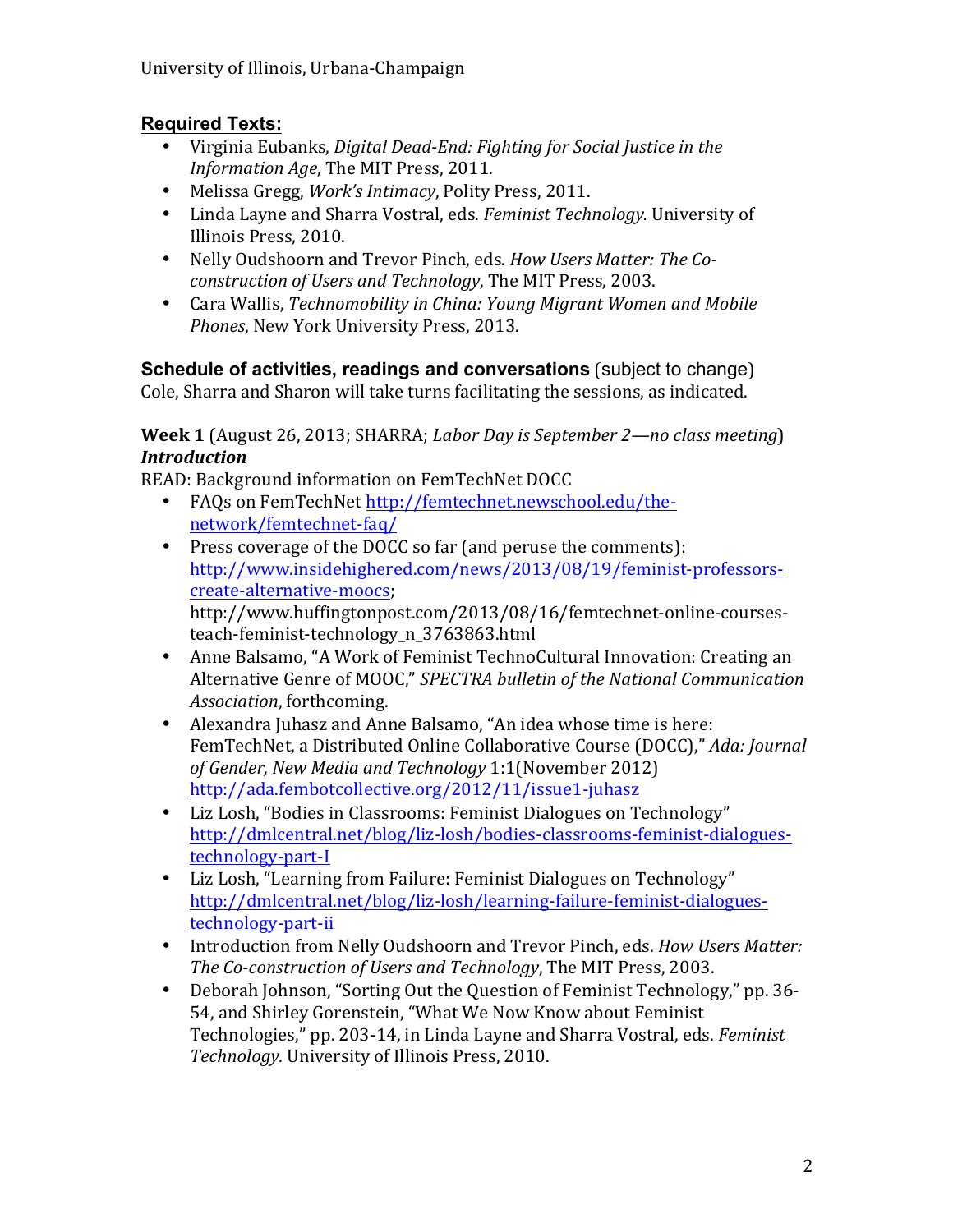### **Recommended:**

- $\circ$  Philip Agre, Infrastructure and institutional change in the networked university, *Information, Communication, and Society* 3(4), 2000, 494-507;
- $\circ$  Skim Introduction of Layne and Vostral

# **Week 2** (September 9; COLE)

## *Process: Scalar with Kevin Hamilton*

**Explore** Scalar http://scalar.usc.edu/ in preparation for today:

- $\circ$  Watch brief videos, especially the 14-minute one (4:31 in length; 14: 27 video is here: http://scalar.usc.edu/guide/guided-tour/)
- $\circ$  Look at sample publications, http://scalar.usc.edu/scalar/showcase/, and this course project: http://scalar.usc.edu/maker/english-507/index

READ:

- S. Leigh Star and James R. Griesemer, "Institutional Ecology, `Translations' and Boundary Objects: Amateurs and Professionals in Berkeley's Museum of Vertebrate Zoology, 1907-39," Social Studies of Science 19: 3(August 1989), 387-420.
- Alan Liu, "Where Is Cultural Criticism in the Digital Humanities?" http://liu.english.ucsb.edu/where-is-cultural-criticism-in-the-digitalhumanities/
- Alan Liu video: http://www.youtube.com/watch?v=IrvUys\_STcs&feature=youtube\_gdata\_pl ayer
- Alexis Lothian and Amanda Phillips, "Can Digital Humanities Mean Transformative Critique?" *Journal of E-Media Studies* 3.1 (2013) http://journals.dartmouth.edu/cgibin/WebObjects/Journals.woa/1/xmlpage/4/article/425
- Ernesto Priego, "Can the Subaltern Tweet?" http://www.insidehighered.com/blogs/university of venus/can the subalte rn\_tweet

# **Recommended:**

 $\circ$  This summer's DHPoco discussion may be of help: http://dhpoco.org/summerschool/classdiscussions/ *Sharon excerpted a couple of links of interest:* -http://dhpoco.org/summerschool/classdiscussions/#/discussion/28/week-2-question-2-race-and-computing (Carina Zona) -http://dhpoco.org/summerschool/2013/07/15/dhpocoss-week-3 summary-of-maria-fernadez-postcolonial-media-theory/

# **\*Week 3** (September 16; SHARON)

### *Practices*

Seminar participants will start leading discussions this week and on 10 subsequent weeks (marked with asterisk, instructions below)

**DUE:** Draft of Semester Contract; see template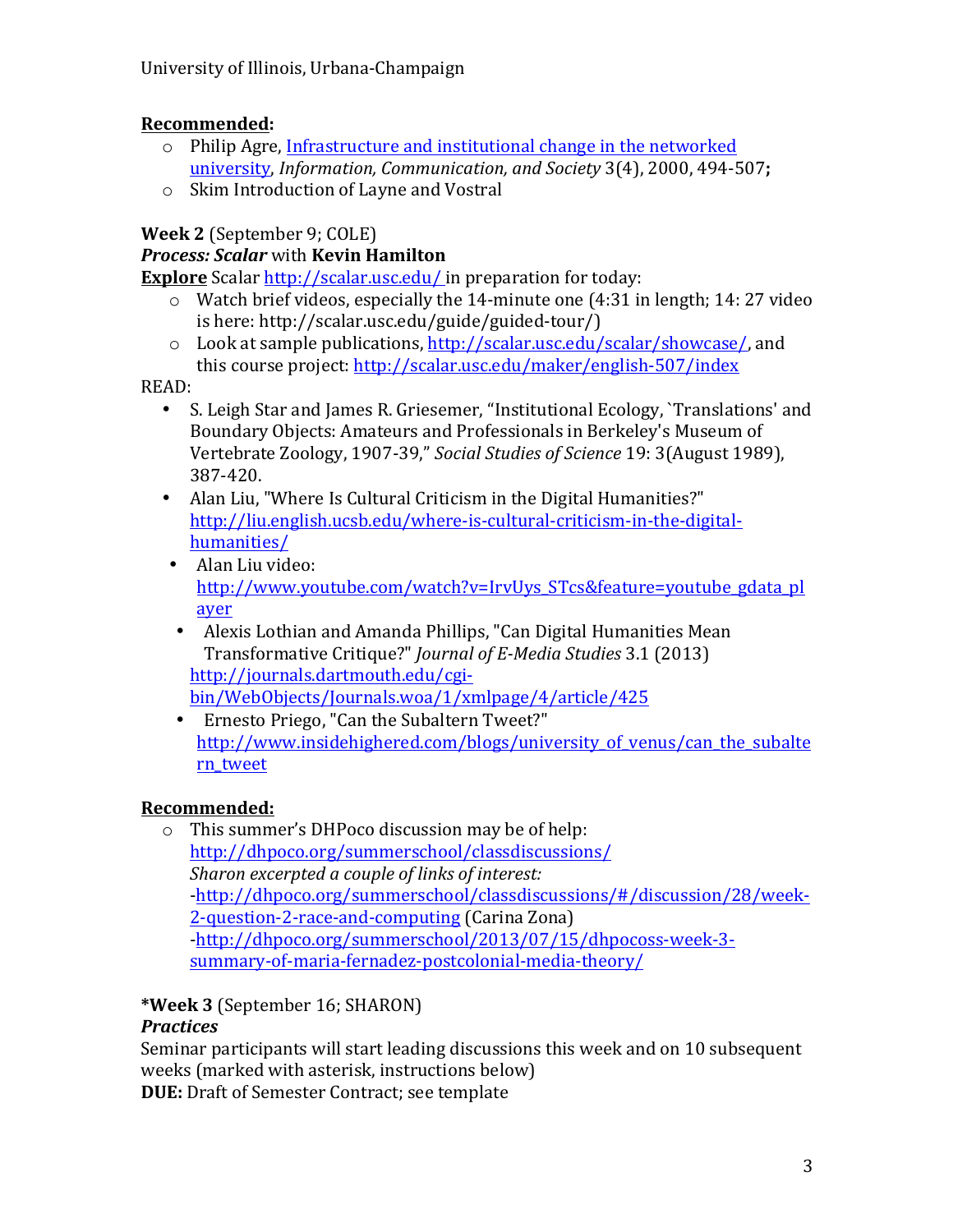READ: 

- Introduction and Ch. 1, Roderick Ferguson, *The Reorder of Things: The University and its Pedagogies of Minority Difference*, University of Minnesota Press, 2012.
- Ch. 3, "Equality and Performance Culture," Sara Ahmed, On Being Included: *Racism and Diversity in Institutional Life*. Duke, 2012.
- Adrianne Wadewitz, "Wikipedia's gender gap and the complicated reality of systemic gender bias," July 26, 2013. http://www.hastac.org/blogs/wadewitz/2013/07/26/wikipedias-gendergap-and-complicated-reality-systemic-gender-bias

**Explore** http://femtechnet.newschool.edu/wikistorming/

# **Week 4** (September 23; COLE)

# Anne Balsamo will be on campus September 21-24.

Anne will meet with our seminar and discuss FemTechNet, DOCC, and the video dialogues. We will view the DOCC Dialogue: LABOR, Judy Wacjman

READ: Gregg, *Work's Intimacy*

## **Recommended:**

o Anne Balsamo, *Designing Culture: The Technological Imagination at Work*, Duke University Press, 2011.

# **\*Week 5** (September 30; SHARRA)

# *Sexualities*

DOCC Dialogue: SEXUALITIES, Faith Wilding and Julie Levin Russo

READ: 

- Amy Adele Hasinoff, "Sexting as Media Production: Rethinking Social Media and Sexuality," *New Media & Society* (2012) http://nms.sagepub.com/content/early/2012/09/23/1461444812459171
- Kath Albury & Kate Crawford, "Sexting, consent and young people's ethics: Beyond Megan's Story," Continuum: Journal of Media & Cultural *Studies* 26:3 (2012), 463-473.
- Catharina Landstrom, "Queering Feminist Technology Studies," Feminist *Theory* 8.1 (2007): 7-26.
- Tamara Chaplin, "Lesbians Online: Gay Liberation and the French Minitel," *The Journal of the History of Sexuality, forthcoming. [Chaplin will supply* draft]
- Holly Buchanan et al, "The Re/Making of Men and Penile Modification," in *Technologies of Sexuality, Identity, and Sexual Health, Lenore Manderson, ed.,* Routledge, 2012.

**Explore** http://j-l-r.org/research [Julie Levin Russo's research];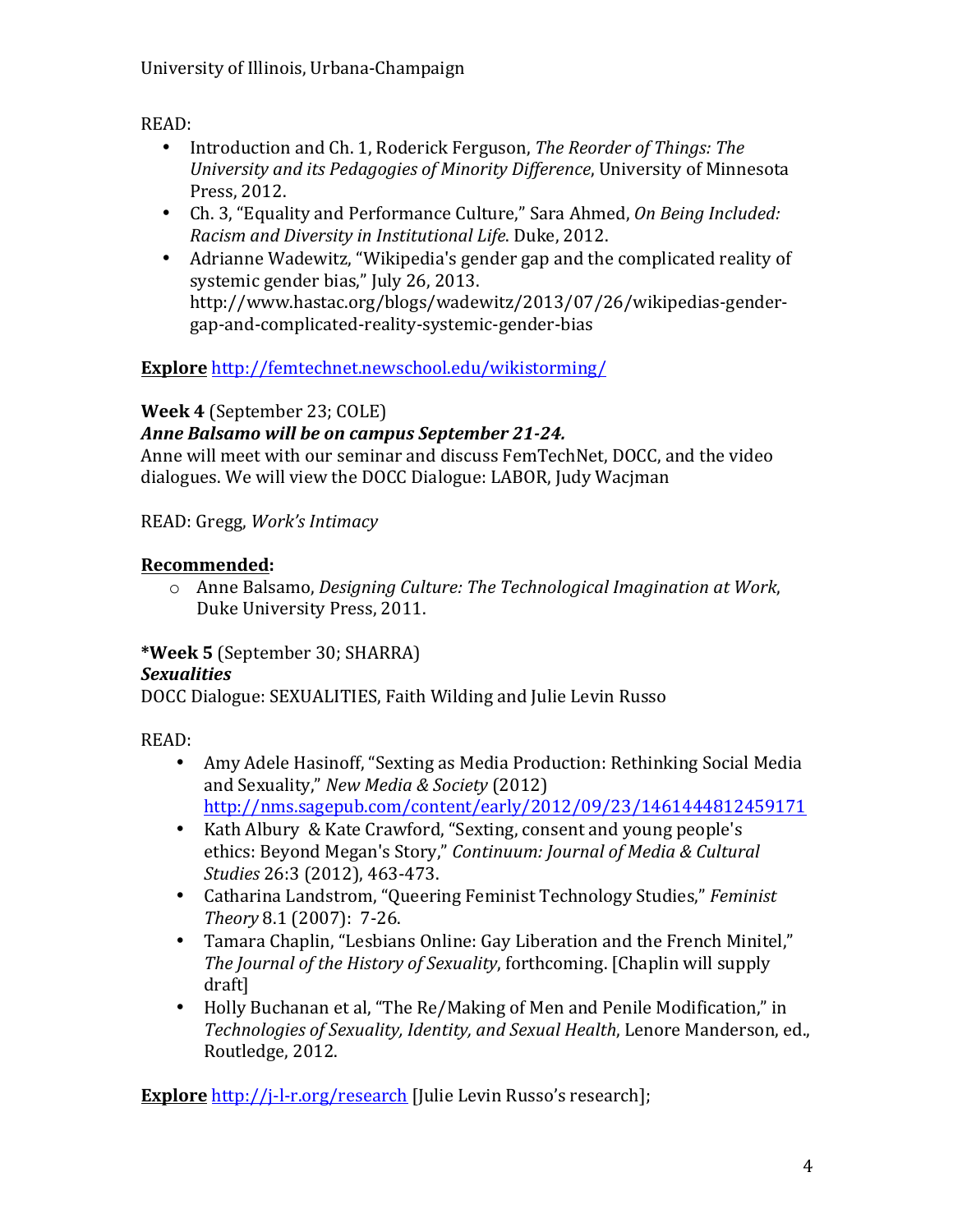http://www.cyberfeminism.net/

### **\*Week 6** (October 7; COLE)

#### *Race*

DOCC Dialogue: RACE, Maria Fernandez and Lisa Nakamura **DUE**: Wikipedia proposal with timeline (discussed in class, September 16) READ:

- Introduction and Ch. 2 (Chun), in Lisa Nakamura and Peter Chow-White, eds. *Race after the Internet*. Routledge, 2012.
- Rayvon Fouché, "Say It Loud, I'm Black and I'm Proud: African Americans, American Artifactual Culture, and Black Vernacular Technological Activity," *American Quarterly* 58:3(2006), 639-661.
- Virginia Eubanks, *Digital Dead-End: Fighting for Social Justice in the Information Age*, The MIT Press, 2011.
- Tara McPherson, "Why Are the Digital Humanities So White? or Thinking the Histories of Race and Computation"
- http://dhdebates.gc.cuny.edu/debates/text/29
- Black Girls Code http://www.blackgirlscode.com/ and YouTube minidocumentary http://www.youtube.com/watch?v=hgXlofX68eM

# **\*Week 7** (October 14; SHARRA)

### *Difference*

DOCC Dialogue: DIFFERENCE: Kim Sawchuk and Shu Lea Cheang (shoot: Toronto, Sept)

READ: 

- Steven Epstein, "Inclusion, Diversity, and Biomedical Knowledge Making: The Multiple Politics of Representation," in *How Users Matter*, Oudshoorn & Pinch, pp. 173-190.
- Nellie Oudshoorn, "Clinical Trials as a Cultural Niche in Which to Configure the Gender Identities of Users: The Case of Male Contraceptive Development," in *How Users Matter*, Oudshoorn & Pinch, pp. 209-227.
- Anne Fausto-Sterling, "The Bare Bones of Sex: Part 1 Sex & Gender," *Signs* 30.2 (2005): 1491-1527.
- 1<sup>st</sup> half of Cara Wallis, *Technomobility in China: Young Migrant Women and Mobile Phones, New York University Press, 2013.*

\*Week 8 (October 21; COLE, Sharra out of town) *Machines*

*Tara McPherson will be on campus, Oct 21/22* DOCC Dialogue: MACHINES: Wendy Chun and Kelly Dobson

READ: 

• Donna Haraway, "A Cyborg Manifesto: Science, Technology, and Socialist-Feminism in the Late Twentieth Century," in *Simians, Cyborgs and Women:*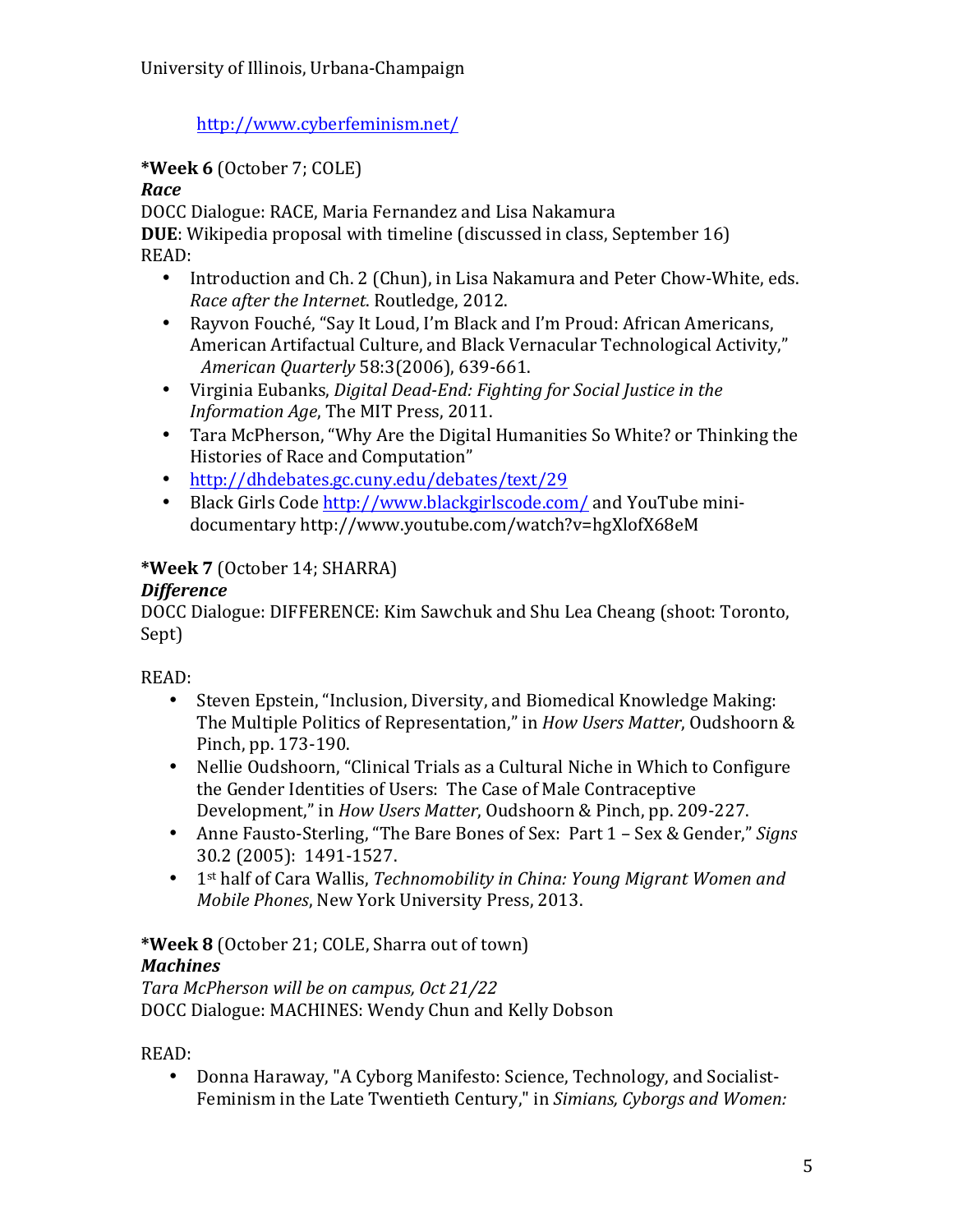*The Reinvention of Nature* (New York; Routledge, 1991), pp.149-181. [first] published 1985]

- Rayvon Fouché, "Aren't Athletes Cyborgs?: Technology, Bodies, and Sporting Competitions." *Women's Studies Quarterly* 40:1/2(Spring 2012).
- Ruth Schwartz Cowan, "Consumption Junction: A Proposal for Research Strategies in the Sociology of Technology," in The Social Construction of *Technological Systems*, Wiebe E. Bijker, Thomas Parke Hughes, Trevor J. Pinch, eds. ([1983] 1987), 261-280.
- Jamie Cross Technological intimacy: Re-engaging with gender and technology in the global factory *Ethnography* (2011) http://eth.sagepub.com/content/13/2/119
- 2<sup>nd</sup> half of Cara Wallis, *Technomobility in China: Young Migrant Women and Mobile Phones*, New York University Press, 2013.

# **\*Week 9** (October 28; SHARON)

#### *Systems*

#### **Kevin Hamilton** on Scalar

DOCC Dialogue: SYSTEMS: Janet Murray and Brenda Laurel (shoot: Toronto, Sept)

READ: 

- Tara McPherson, "U.S. Operating Systems at Mid-Century: The Intertwining of Race and Unix," in Lisa Nakamura and Peter Chow-White, eds. *Race after the Internet.* Routledge, 2012, pp. 21-37.
- Sally Wyatt, "Non-Users Also Matter: The Construction of Users and Non-Users of the Internet," in Oudshoorn & Pinch, How Users Matter, 67-79.
- Iohn Staudenmaier, "The Politics of Successful Technologies," In *In Context: History* and the History of Technology: *Essays* in Honor of Melvin Kranzberg. Research in Technology Studies, v. 1, Stephen Cutcliffe and Robert Post, eds., Bethlehem: Lehigh University Press, 1989, pp. 150-171.
- Balsamo, "Teaching in the Belly of the Beast: Feminism in the Best of All Places," Wild Science: Reading Feminism, Medicine and the Media, Janine Marchessault and Kim Sawchuk, eds. Routledge, 2000, pp. 185-214.

### **Recommended**:

- Janet Murray, *Inventing the Medium: Principles of Interaction Design as Cultural Practice*, The MIT Press, 2011.
- Brenda Laurel, "Making Games for Girls," 1996 http://www.ted.com/talks/brenda\_laurel\_on\_making\_games\_for\_girls.html

### \*Week 10 (November 4; SHARON)

#### *Body*

*Dorothy Roberts, November 7* DOCC Dialogue: BODY: scheduled with Dorothy Roberts for November 8 at UIUC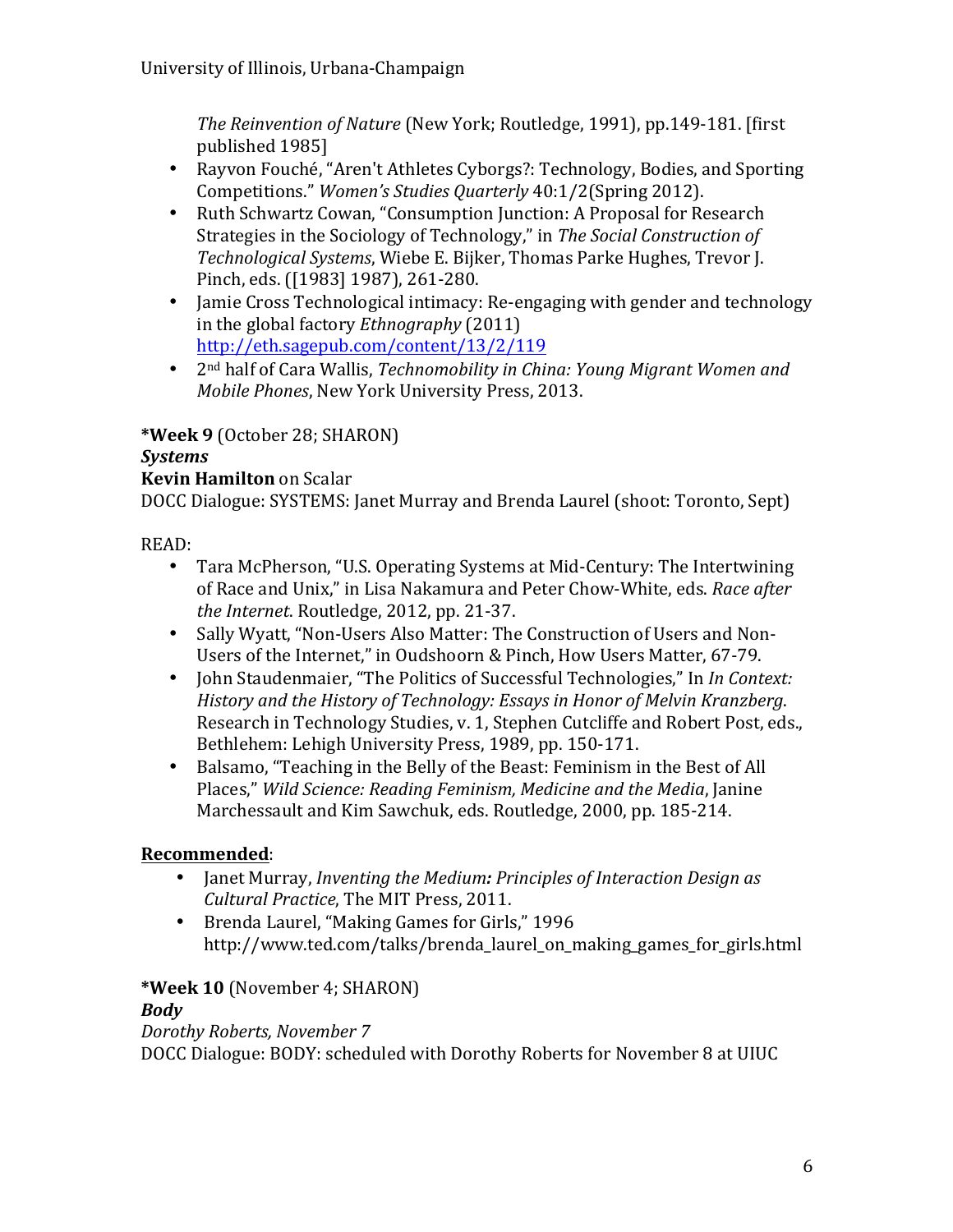### READ:

- Jonathan Xavier Inda, "Materializing Hope: Racial Pharmaceuticals, Suffering Bodies, and Biological Citizenship" in *Corpus: An Interdisciplinary Reader on Bodies and Knowledge*, Monica J. Casper and Paisley Currah, eds. Palgrave, 2011, 61-80.
- Dorothy Roberts, "The Invention of Race [ch 1] and "Embodying Race [ch 6]" Fatal Invention: How Science, Politics, and Big Business Re-Create Race in the *Twenty-first Century*. New Press, 2011.
- Dylan Rodríguez, "Multiculturalist White Supremacy and the Substructure of the Body," in *Corpus: An Interdisciplinary Reader on Bodies and Knowledge*, Monica J. Casper and Paisley Currah, eds. Palgrave, 2011, 39-60.
- Christa Erickson, "Networked Interventions: Debugging the Electronic Frontier," in *Embodied Utopias: Gender, Social Change, and the Modern Metropolis*, Amy Bingaman, Lise Sanders, and Rebecca Zorach, eds. Routledge, 2002, 225-241.
- Elizabeth Grosz, "Bodies-Cities," in *Sexuality and Space*, Beatriz Colomina, ed. Princeton Architectural Press, 1992.
- Judith Butler, "Bodies in Alliance and the Politics of the Street," September 2011: http://eipcp.net/transversal/1011/butler/en

## **Recommended**:

- o Elizabeth Wilson, ch. 3, "Cesspool City: London," in *The Sphinx in the City: Urban Life, the Control of Disorder, and Women. University of California Press,* 1992.
- o Excerpts from *Frankenstein*, esp. chs. 5, 11, 12, 16, 24 http://www.literature.org/authors/shelley-mary/frankenstein/index.html

# **\*Week 11** (November 11; SHARON)

### *Place*

DOCC Dialogue: PLACE: Sharon Irish and Radhika Gajjala (live stream from LA on Nov  $14$ )

READ: 

- Doreen Massey, "Places and their Pasts," *History Workshop Journal* 39(1995), 182-192.
- Massey, "A Global Sense of Place," *Marxism Today* 38(1991), 24-29. http://thinkurbanism.wordpress.com/2011/12/15/a-global-sense-of-placeby-doreen-massey-1991/
- Radhika Gajjala, "Placing South Asian Digital Diasporas in Second Life," The *Handbook of Critical Intercultural Communication*, Thomas K. Nakayama and Rona Tamiko Halualani, eds. Blackwell Publishing Ltd., 2010.
- Ch. 4, in Sharon Irish, *Suzanne Lacy: Spaces Between* University of Minnesota Press, 2010, pp. 83-106.
- Mimi Thi Nguyen, The Biopower of Beauty: Humanitarian Imperialisms and Global Feminisms in an Age of Terror *Signs* 36: 2 (Winter 2011), 359-383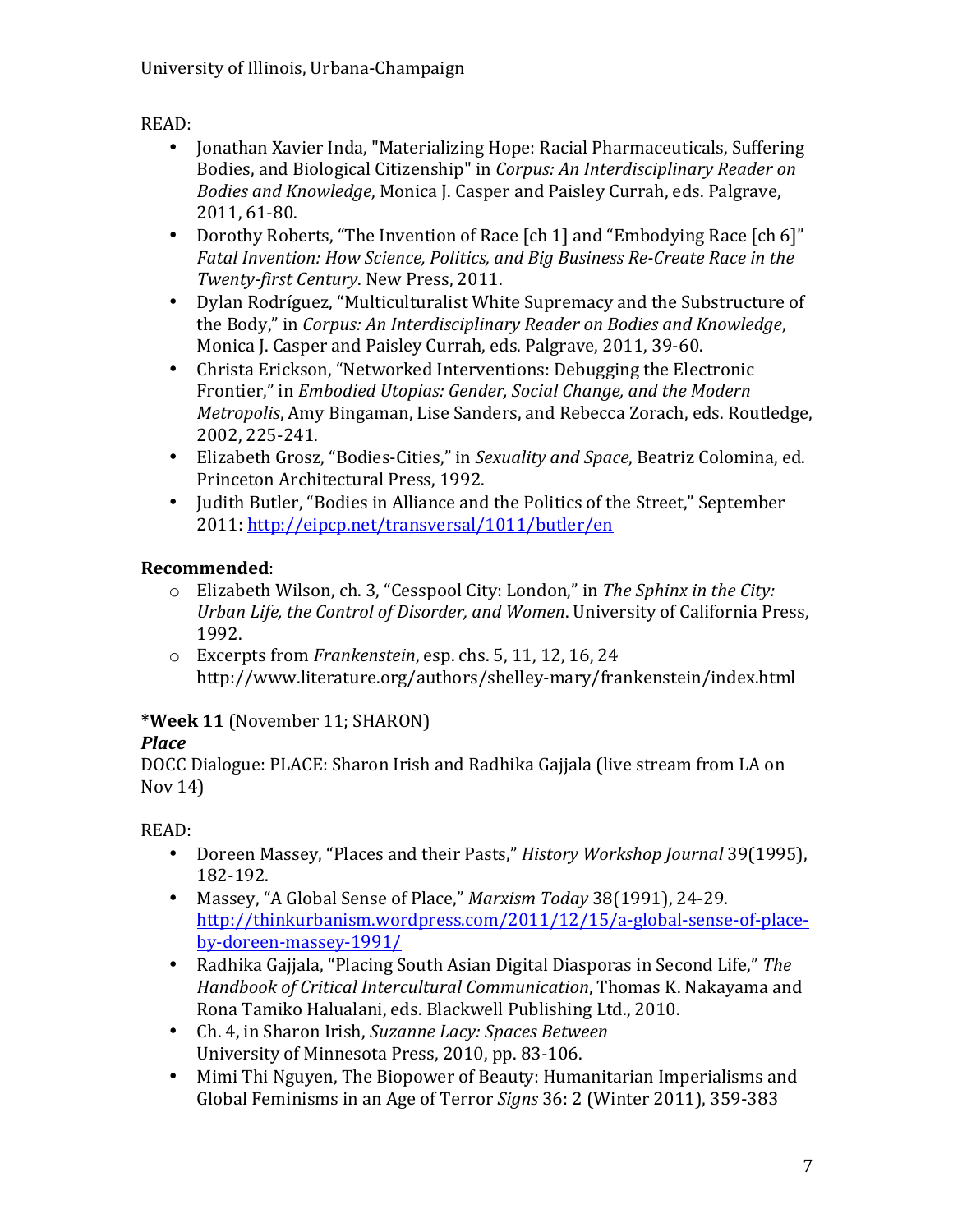http://www.jstor.org/stable/10.1086/655914

• Jane M. Jacobs and Catherine Nash, "Too Little, Too Much: Cultural Feminist Geographies," *Gender, Place and Culture: A Journal of Feminist Geography*. 10:3 (2003), 265-79.

### **Recommended**:

- o chs 1 & 2, and Sadie Plant's essay, in Doina Petrescu, ed. *Altering Practices: Feminist Politics and Poetics of Space, Routledge, 2007.*
- o Duncan McCorquodale, Katerina Rüedi, & Sarah Wigglesworth, eds. *Desiring Practices: Architecture, Gender and the Interdisciplinary.* Black Dog Publishing, 1996. Henry Urbach essay, "Closets, Clothes, disclosure," pp. 246-63.

\*Week 12 (November 18; SHARRA *fall break is Nov 25-Dec 1*)

#### *Infrastructures*

DOCC Dialogue: INFRASTRUCTURES: Catherine Gibson-Graham and Lucy Suchman (shoot: Fall, NY)

READ: 

- Petra Kuppers, "The wheelchair's rhetoric: The performance of disability," *TDR: The Drama Review*, 51: 4(2007), pp. 80-88.
- Star, Susan Leigh, "The Feminism(s) Question in Science Projects: Queering the Infrastructure(s)," in Ingunn Moser and Gro Hanne Aas, eds. *Technology and Democracy: Gender, Technology and Politics in Transition?.* Oslo: Center for Technology and Culture (TMV Skriftserie, Nr. 29), 1997, pp. 13-22. (PDF coming)
- David S. Edmunds, Ryan Shelby, Angela James, Lenora Steele, Michelle Baker, Yael Valerie Perez and Kim TallBear, "Tribal Housing, Codesign, and Cultural Sovereignty," *Science Technology Human Values*, published online 25 June 2013.
- Langdon Winner, "Do Artifacts Have Politics?" In *The whale and the reactor: a search for limits in an age of high technology*. University of Chicago Press, 1986, 19-39.

**\*Week 13** (December 2; SHARON) *Archive*

DOCC Dialogue: ARCHIVE, with Lynn Hershman and Ruby Rich

READ:

August Jordan Davis, "Martha Rosler's Fighting Legions: *Semiotics of the Kitchen* (1975/2003), Performance and the (Video) Document," in *Dead History, Live Art? Spectacle, Subjectivity and Subversion in Visual Culture since* the 1960s, Jonathan Harris, ed. Liverpool University Press, 2007, 209-239.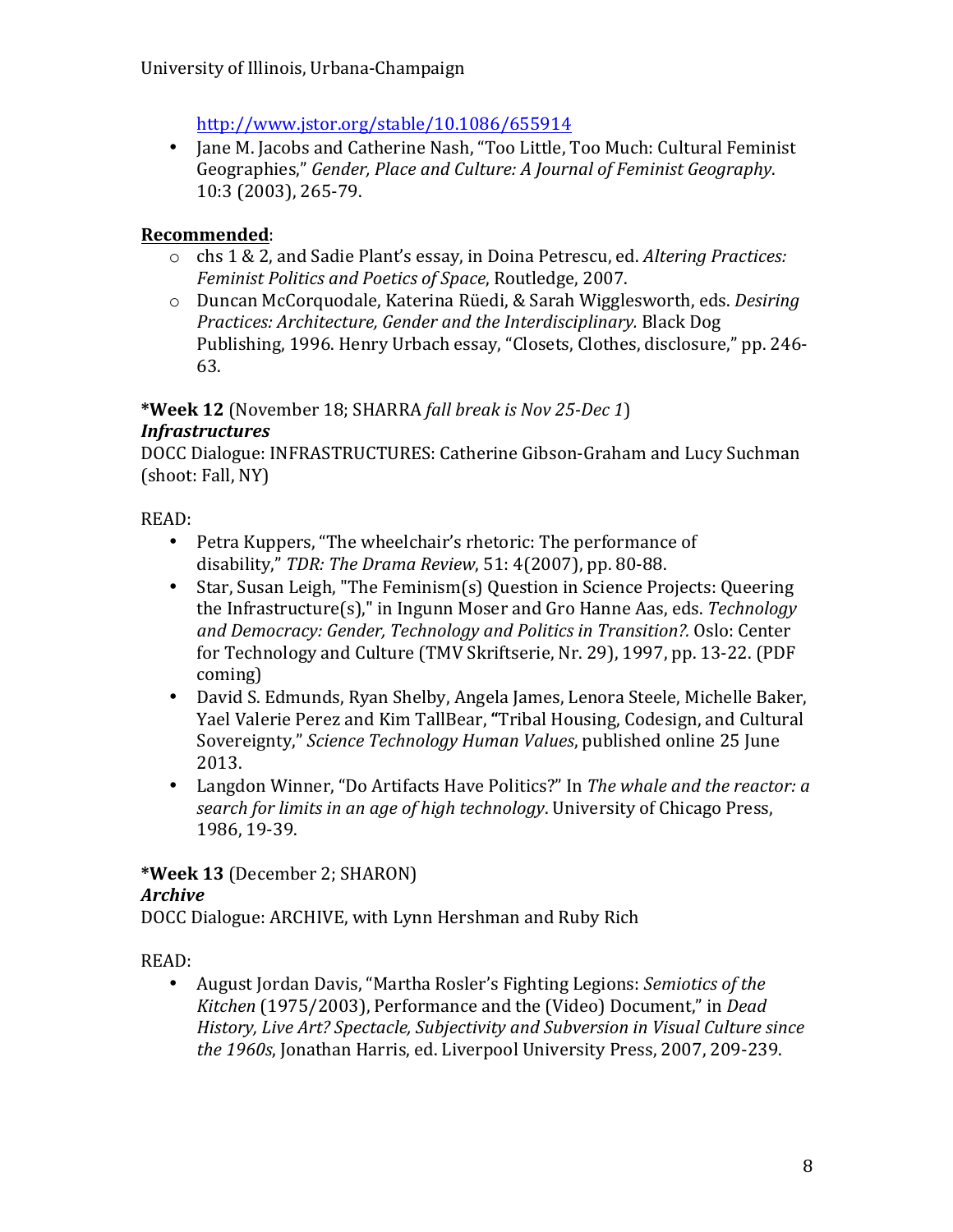- Alexandra Juhasz, "A Process Archive: The Grand Circularity of Woman's Building Video," *Doin' It in Public: Feminism and Art at the Woman's Building*, Otis College of Art and Design, 2011, 97-123.
- Ruby Rich, "My Other, My Self: Lynn Hershman and the Reinvention of the Golem," in The Art and Films of Lynn Hershman Leeson, Meredith Tromble, ed. (Berkeley: University of California Press, 2006), pp. 159-168.

**Explore** http://www.lynnhershman.com/film/

### **\*Week 14** (December 9; COLE)

#### *Transformations*

DOCC Dialogue: TRANSFORMATIONS: Catherine Lord, Donna Haraway about the legacy of Beatriz DaCosta (shoot LA, Sept)

READ: 

- Beatriz da Costa and Kavita Philip, eds. *Tactical Biopolitics: Art, Activism, and* Technoscience, The MIT Press, 2008: SubRosa "Common Knowledge and Political Love" pp. 221-242 ; Haraway, Donna "Training in the Contact Zone: Power, Play, and Invention in the Sport of Agility" pp. 445-464; Beatriz DaCosta "Reaching the limit: When Art becomes Science" pp. 365-382.
- Margaret Grebowicz and Helen Merrick; with a "seed bag" by Donna Haraway (eds.) Beyond the Cyborg: Adventures with Donna Haraway. New York: Columbia University Press, 2013.

#### **Week 15** Finals week SHARRA

#### **Logistics, Due Dates and Assessment**

The course instructors will divide seminar participants into three groups after our first meeting. In other words, about six students will meet individually twice during the semester with Sharra, Cole, or Sharon. We want this course to serve your goals, needs and interests: each student will draft a contract specifying their semester work using the template. Your draft of the contract is due on **September 16.** We will then schedule an initial meeting with you in late September/early October, during which we will refine the contract. The second session will be in late November to consider what you have done, what else you need to do, and any problem areas.

The contract will include four parts:

- Identify your goals, with specific outcomes (e.g. progress toward degree)
- Facilitate discussion in relation to the readings for one or two sessions
	- $\circ$  Session facilitator(s) will meet with Sharra/Cole/Sharon (see our names associated with the weeks above). You or your team will **need to schedule this meeting with Sharra/Cole/Sharon for** Thursday or Friday in the week prior to "your" class to plan for **an effective session**.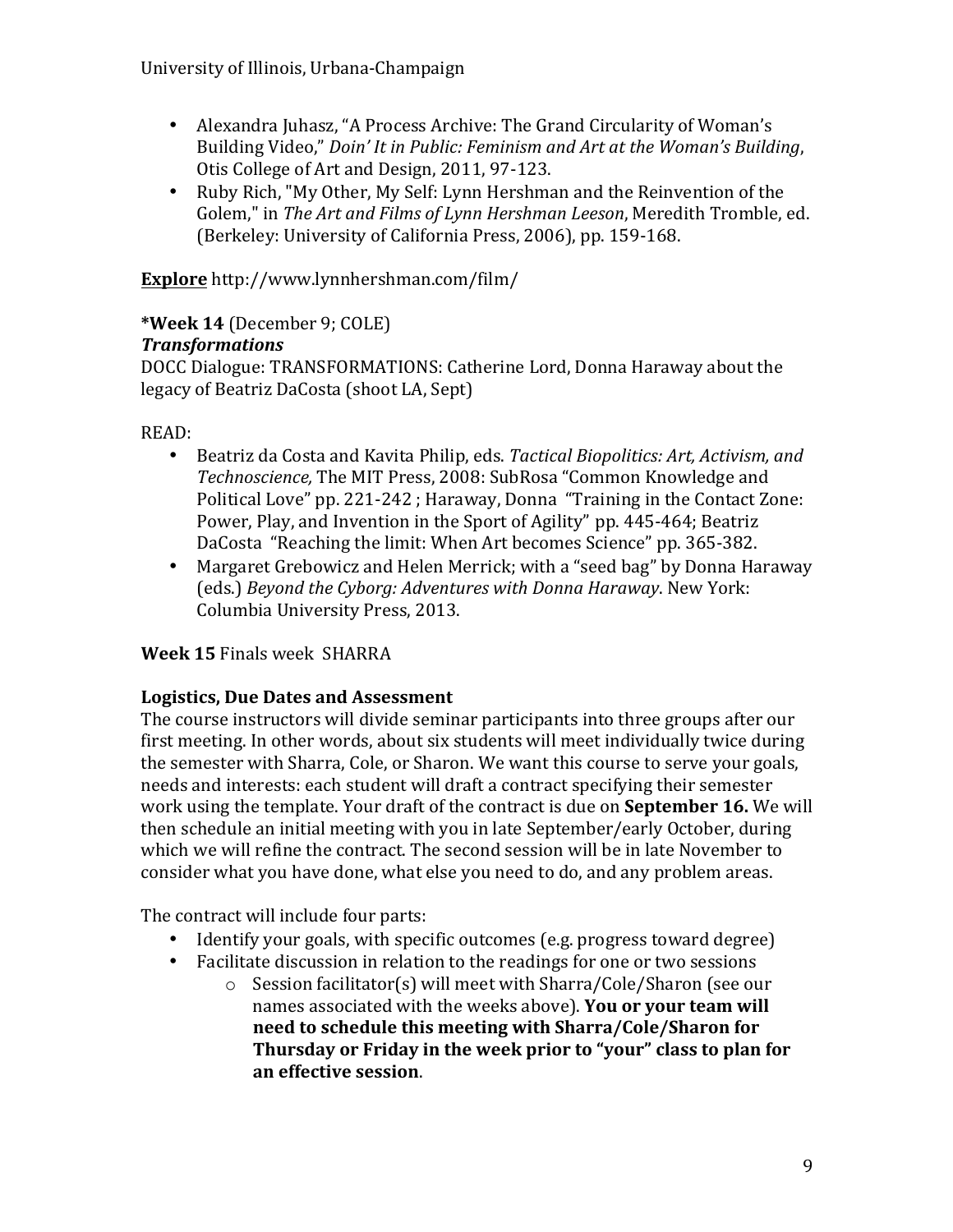- $\circ$  A rubric for an effective session will include: Draft several discussion questions that probe the methods, assumptions, gaps, and strengths of the author(s); what connections do you see in the readings to other themes of the course? Beyond these readings, are there related readings, or videos, or walking tours, or guest speakers that we might want to consider, view, take, or talk to?
- Contribute to the UI and DOCC2013 communities (including a required Storming Wikipedia effort)
	- $\circ$  Your proposal with a timeline for your participation in Storming Wikipedia will be due **October 7.**
- Expand your comfort zone (try something new, such as visiting and trying something at the Fab Lab or Makerspace, writing a commentary about a Krannert Art Museum exhibit, interviewing a campus staff member for a research project, demonstrate proficiency in a new subject area, collaborate with someone at another DOCC institution, the list is long.)

### **Schedule of Additional, Course-Related Events**

**September 11-13** is African Studies conference on ICTs, distance learning and Africa in which Sharon Irish is participating along with Radhika Gajjala from the DOCC course at Bowling Green

**September 13-14** is a mini-conference on representations of Native Americans in gaming

**Monday, September 23**, Public Lecture, Anne Balsamo, *Designing Digital Memorials, 7PM, LIS Building 126* 

**Tuesday, Sept 24**: WITS Panel, 10AM, Peterson Room, 228/231 Gregory Hall With Anne Balsamo, a dialogue about the UIUC WITS (Women, Information Technology and Scholarship) group from the 1990s

**October 17, 2013, Body/Bodies Lecture Series: Toby Beauchamp (Gender and** Women's Studies, Oklahoma State University) 4 p.m., Knight Auditorium, Spurlock Museum Series co-organized and sponsored by IPRH and the Department of Gender and Women's Studies, with co-sponsorship by the Spurlock Museum. A reception will follow the lecture.

### **October 21**

- SCALAR Workshop 9 a.m. to 12 noon Venue TBD Presenters: Tara McPherson (Gender and Critical Studies, University of Southern California, School of Cinematic Arts), Kevin Hamilton (IPRH, Art + Design, UI)
- Inside Scoop Series: Cultural Dimensions of Media, A Conversation with Tara McPherson (Gender and Critical Studies, University of Southern California, School of Cinematic Arts) 5:00 p.m., Intersections Living Learning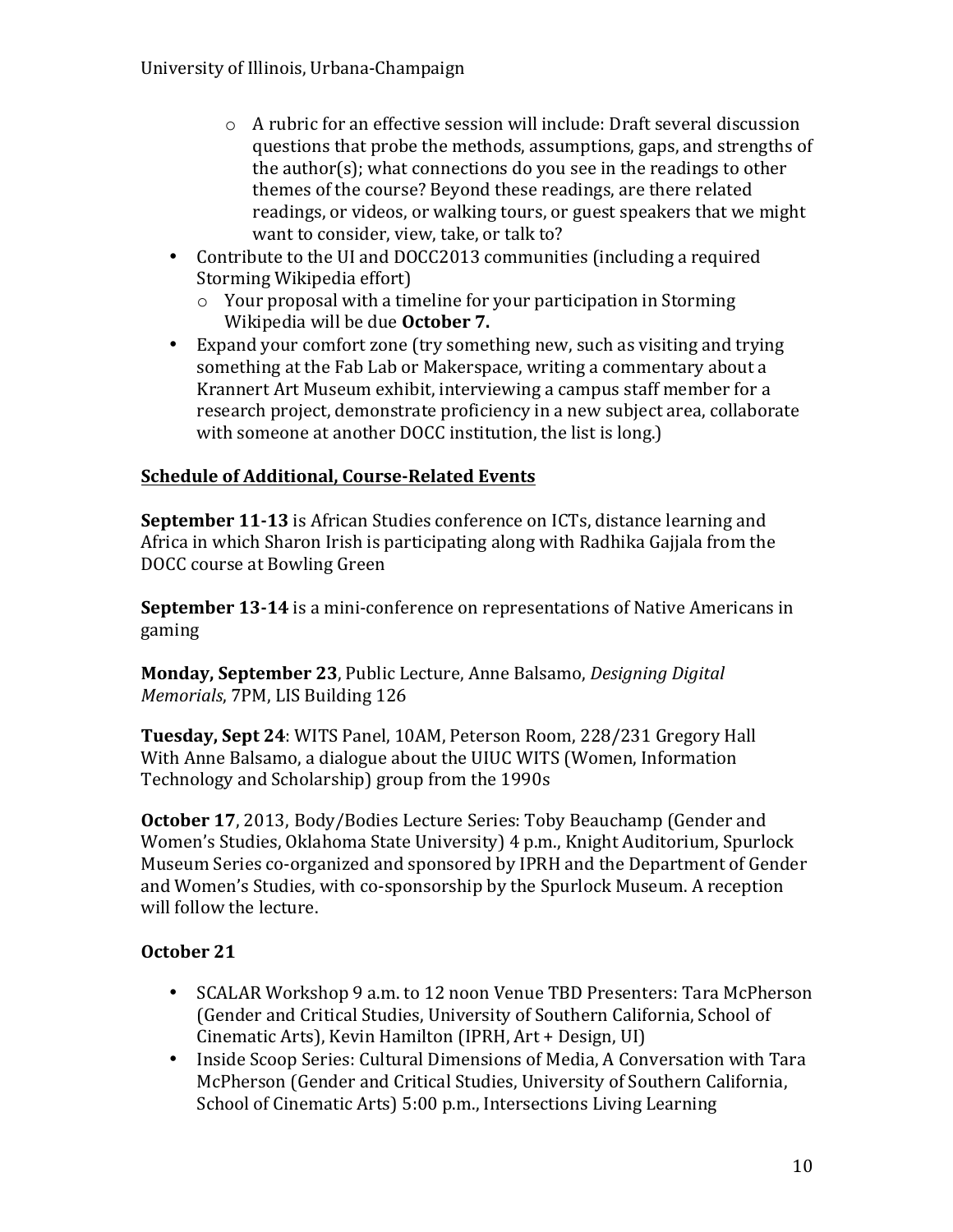Community, Saundis Lounge, 131 PAR

**October 22** Lecture: Tara McPherson (Gender and Critical Studies, University of Southern California, School of Cinematic Arts) 4:30 p.m. 1092 Lincoln Hall

Public Lecture, Charrette, and Exhibition: Towards a National Cold War Monuments and Environmental Heritage Trail Public lecture: October 24, 2013 Charrette: **October 26, 2013** Exhibition: **November 1, 2013** Organizers: Kevin Hamilton, Art + Design Ryan Griffis, Art + Design, with Sarah Kanouse (University of Iowa)

**November 7, 2013 Body/Bodies Lecture Series: Dorothy Roberts (George A. Weiss)** University Professor of Law and Sociology, and the Raymond Pace and Sadie Tanner Mossell Alexander Professor of Civil Rights, University of Pennsylvania) 4:30 p.m., Knight Auditorium, Spurlock Museum Series co-organized and sponsored by IPRH and the Department of Gender and Women's Studies, with co-sponsorship by the Spurlock Museum. A reception will follow the lecture.

#### Symposium: December 5-6, 2013

Hip Hop and Punk Feminisms: Genealogy, Theory, Performance Organizers: Ruth Nicole Brown, Gender and Women's Studies, Education Policy, Organization & Leadership; Karen C. Flynn M, Gender and Women's Studies and African American Studies; Mimi Thi Nguyen, Gender and Women's Studies; Fiona I. B. Ngô, Asian American Studies and Gender and Women's Studies

#### **Partial List of Course-Relevant Activities**

Participants may choose to work with the Ethnography of the University initiative, http://www.eui.illinois.edu/, taking advantage of its umbrella IRB for course-based research.

People who might be invited to Skype in/visit: Monica Casper, Virginia Eubanks, Ray Fouché, Linda Layne, Lisa Nakamura, Paula Treichler, among many others

Visit the C-U Community Fab Lab cucfablab.org and/or Urbana Makerspace http://makerspaceurbana.org/

#### Krannert Art Museum exhibit (after August 30):

*http://www.kam.illinois.edu/exhibitions/current/hello\_world.html*

#### **Attendance/ Participation Policy**

If you find you must miss class, contact the instructors as soon as possible. Students missing more than one class session or who regularly arrive late or leave early will not pass the class unless alternate arrangements have been made with the